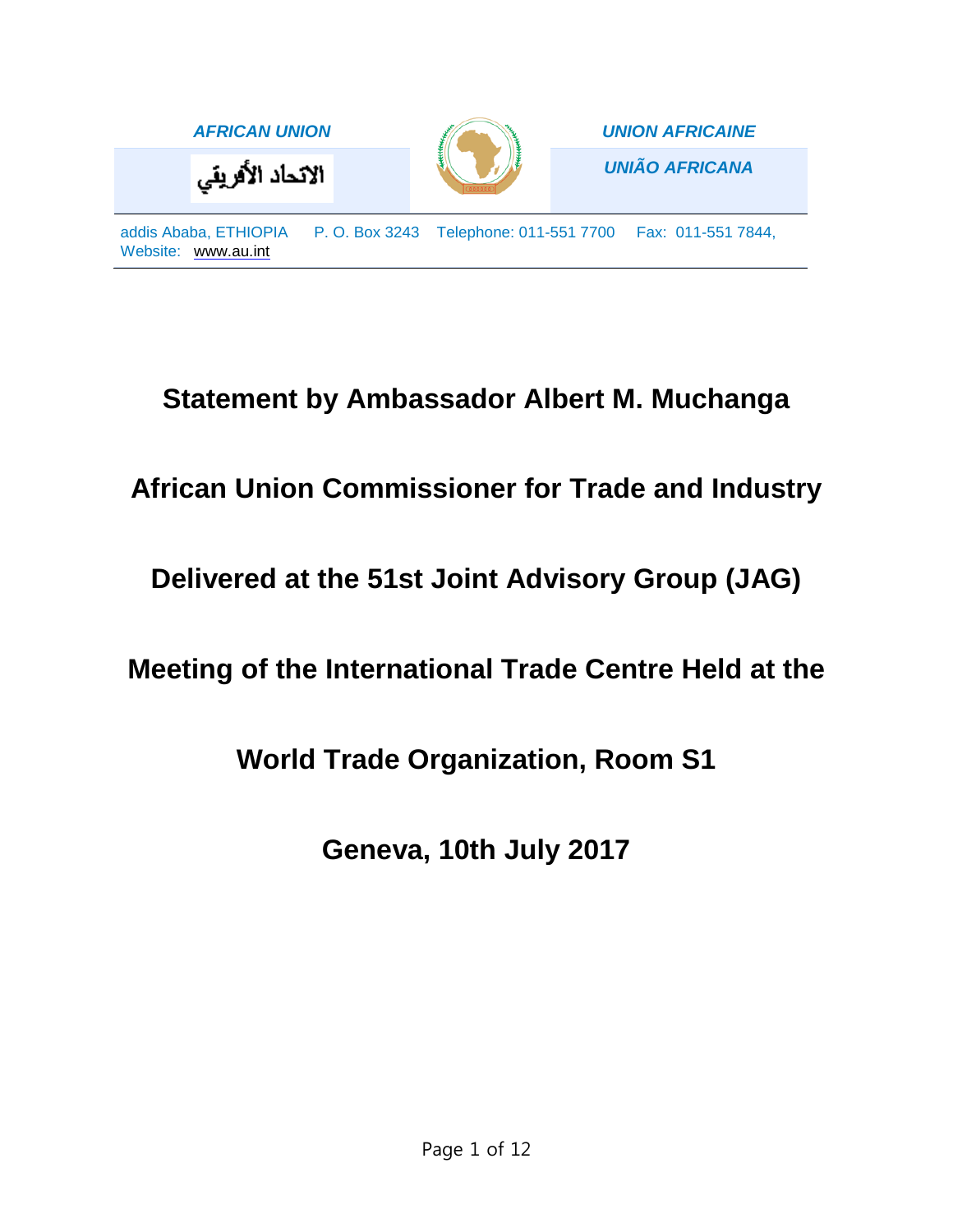**Our Gracious Hostess, Ms. Arancha González, Executive Director of the International Trade Centre,**

**Your Excellency, Dr. Isatou Touray, Minister of Trade, Industry, Regional Integration and Employment of The Gambia,**

**Your Excellency, Ms. Frances Mary Lisson, Ambassador, Permanent Mission of Australia to the World Trade Organization and Chair of the 51st Session of the Joint Advisory Group Meeting,**

**Your Excellency, Mr. Negash Kebret Botora, Ambassador, Permanent Mission of the Federal Democratic Republic of Ethiopia to the United Nations Office and other International Organizations in Geneva and Chair of the 50th Session of the Joint Advisory Group Meeting,**

**Your Excellency, Mr. Mukhisa Kituyi, Secretary-General of the United Nations Conference on Trade and Development (UNCTAD),**

**Your Excellency, Mr. Roberto Azevêdo, Director-General of the World Trade Organization (WTO),**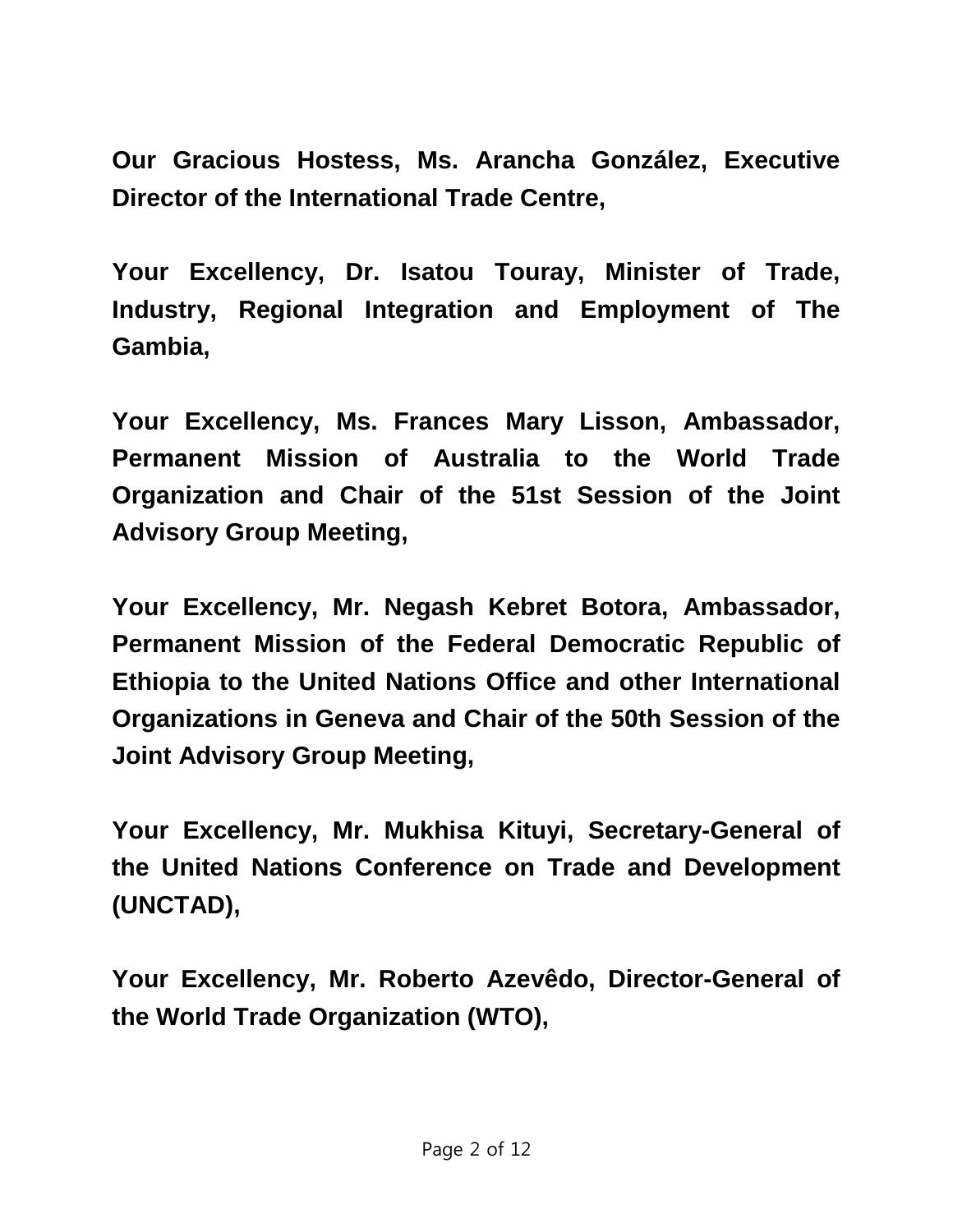**Your Excellencies Ambassadors and Heads of Mission here present,**

**Distinguished Delegates,**

**Ladies and Gentlemen.**

We greatly appreciate your invitation, Executive Director Gonzalez, to the 51st Session of the Joint Advisory Group meeting of the International Trade Centre.

The International Trade Centre has done commendable work in the development of the competitiveness of African export products. We thank you most sincerely for your efforts in this area.

When congratulating a child, we also recognize the contribution of parents.

In this connection, the United Nations Conference on Trade and Development and World Trade Organization are to be congratulated as good parents of the International Trade Centre. Over the years, successive managements of these multilateral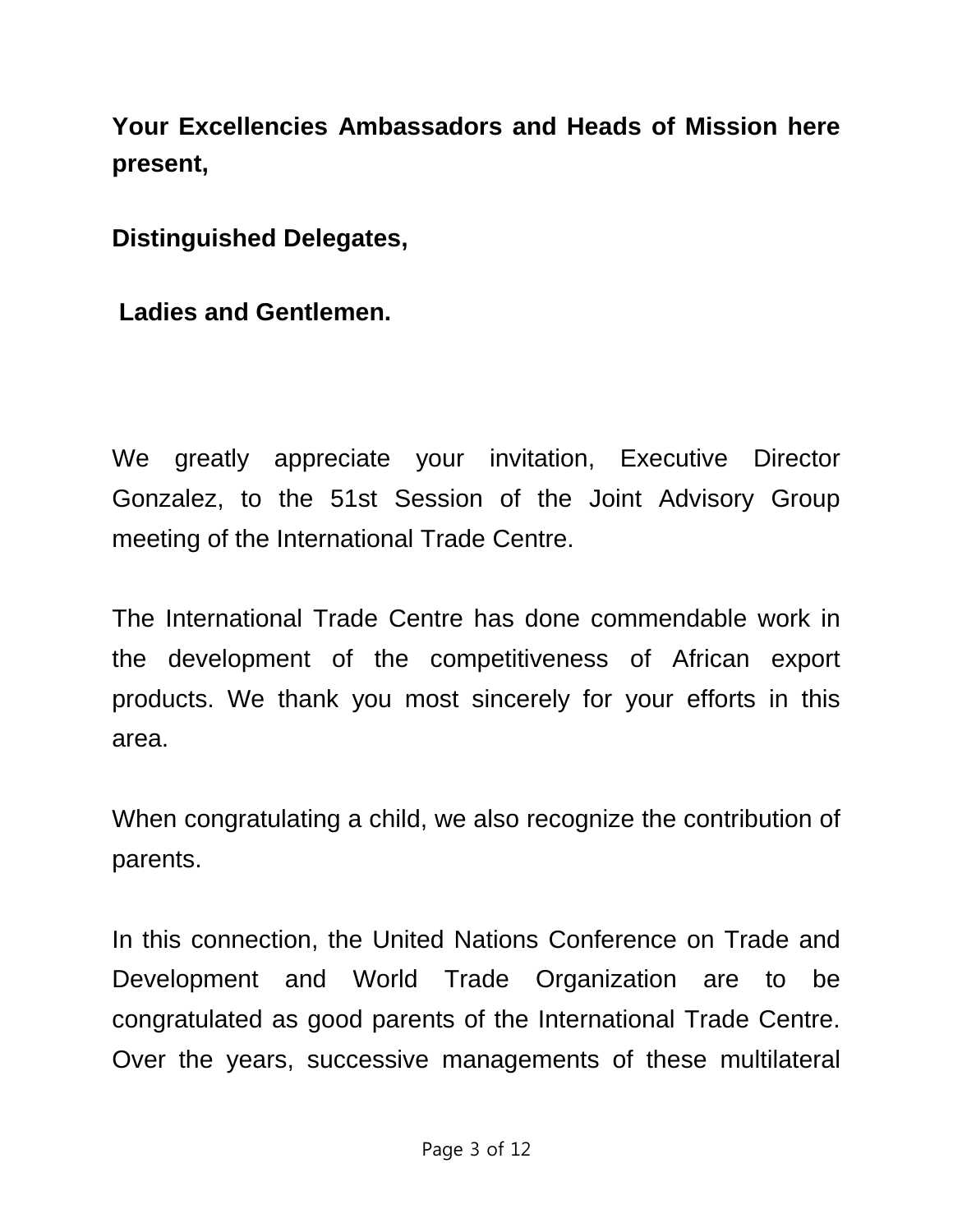organizations have fully supported the International Trade Centre and we appreciate this with immense gratitude.

### **Your Excellencies,**

Madame Arancha Gonzalez is the second female Executive Director of the International Trade Centre since its inception. In the spirit of gender equality and women's empowerment, it is my hope that successive Executive Directors of the International Trade Centre, will, in the next forty- seven years, be female, so that our esteemed organization will also be celebrating the triumph of gender equality in its leadership when it celebrates its first hundred years of existence in 2064.

Talking about gender equality and women's empowerment leads me to observe that the interventions of the International Trade Centre in this area were among those registering the lowest rates of performance as revealed in its latest report. As African Union Commission, we shall be keenly monitoring the corrective measures to be taken by the International Trade Centre and the Joint Advisory Group on the low score because we are in the process of recruiting a consultant to assist us mainstream gender in the establishment of the Continental Free Trade Area.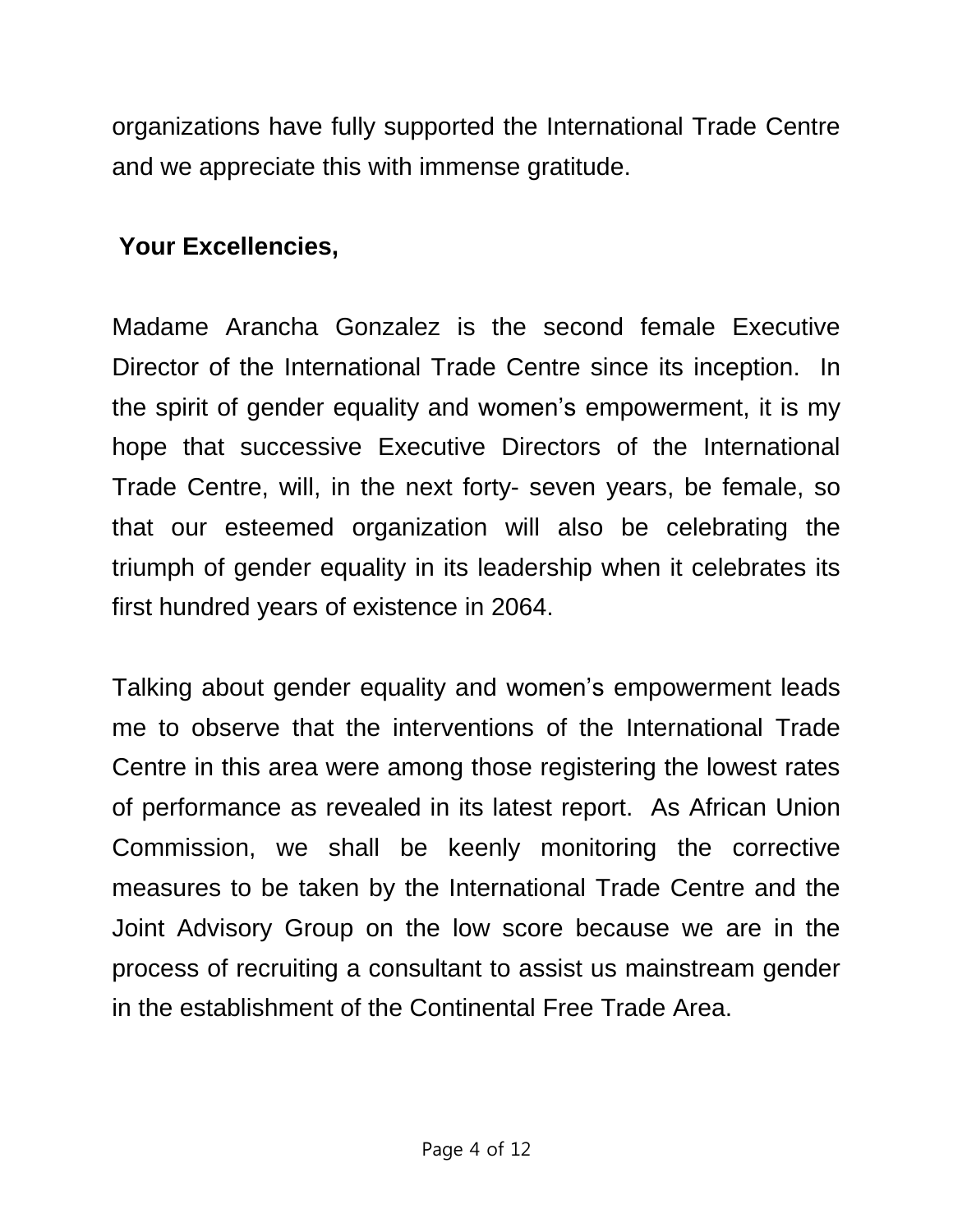We will strive for high impact positive results in this intervention and it is for this reason that the insights and lessons of experience of other organizations working in the same field will be critically monitored, studied and domesticated.

We would also like to point out that we are impressed with the estimates of the International Trade Centre of the value of 685 million United States dollars of international business transactions generated through its interventions in 2016 alone. This shows good results on the ground that are positively impacting on the bottom line of its clients, the private sector, and, in the process, contributing to the development of international trade. This is, as it should be.

The International Trade Centre should, therefore, be commended for the positive impact that it is having on the ground, far from the meeting rooms and negotiating halls of Geneva. It is this real life impact in terms of business transactions involving our female traders, young entrepreneurs and the private sector in general, that gives credibility to the legal, policy and political frameworks of the multilateral trading system.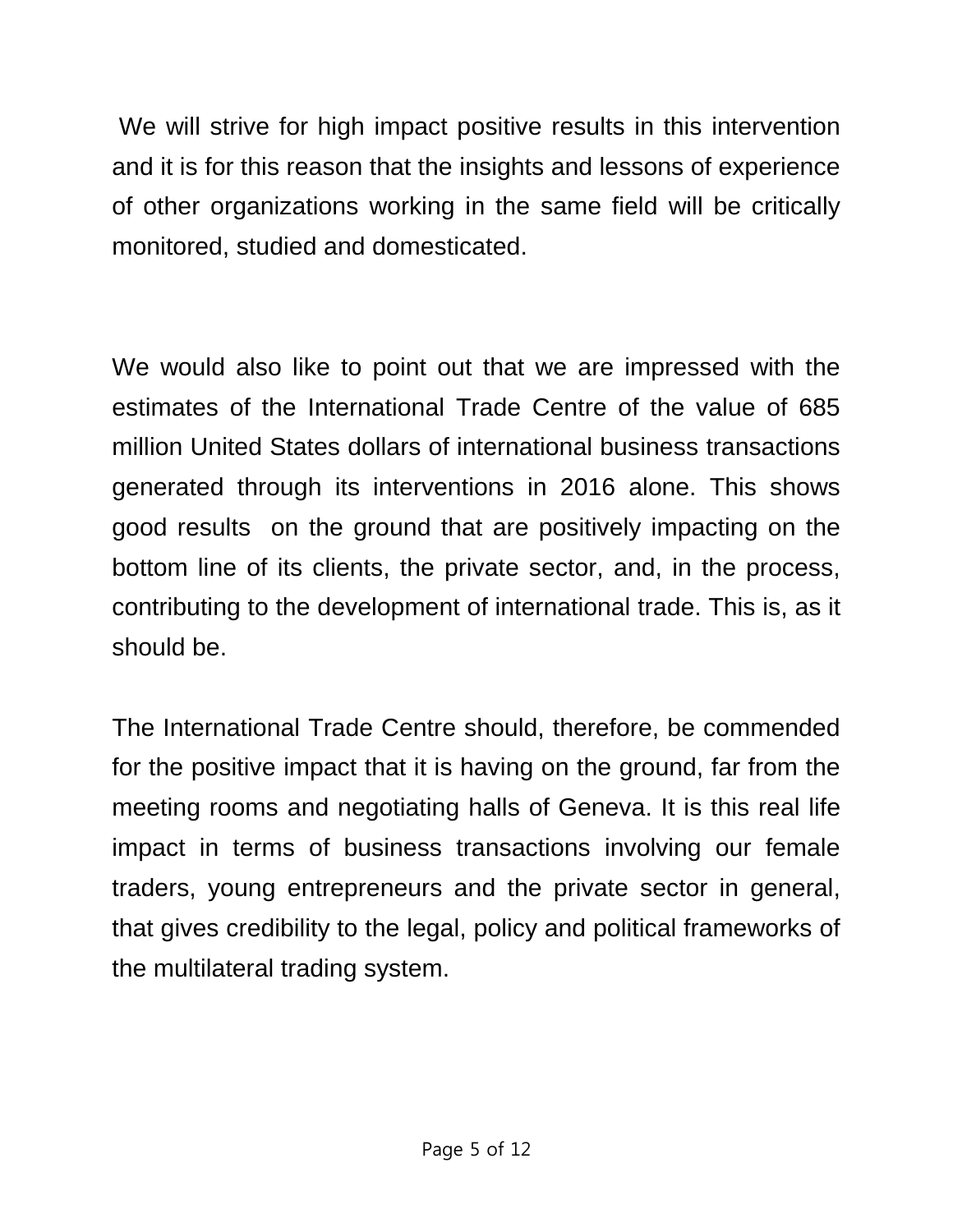### **Your Excellencies,**

We are moving in the right direction and at the right pace in the establishment of the Continental Free Trade Area by December this year. The just ended Summit of the Assembly of Heads of State and Government of the African Union reaffirmed commitment towards this deadline and further committed to providing us with all the political and financial support that we will need to accomplish the task. I will come back to this issue towards the end of my brief address.

At this stage, I am sure that you will be happy that I share with you, some of our initiatives that have a direct bearing on the work of the International Trade Centre.

Before I do that, allow me to point out that we are happy that the work of the International Trade Centre has direct impact on ten of the seventeen United Nations Sustainable Development Goals 2015-2030. The African Union Agenda 2013-2063 is fully aligned to the United Nations Sustainable Development Goals. In this regard, your work on the UNSDGs also significantly contributes to the realization of the goals and aspirations of the African Union Agenda 2063.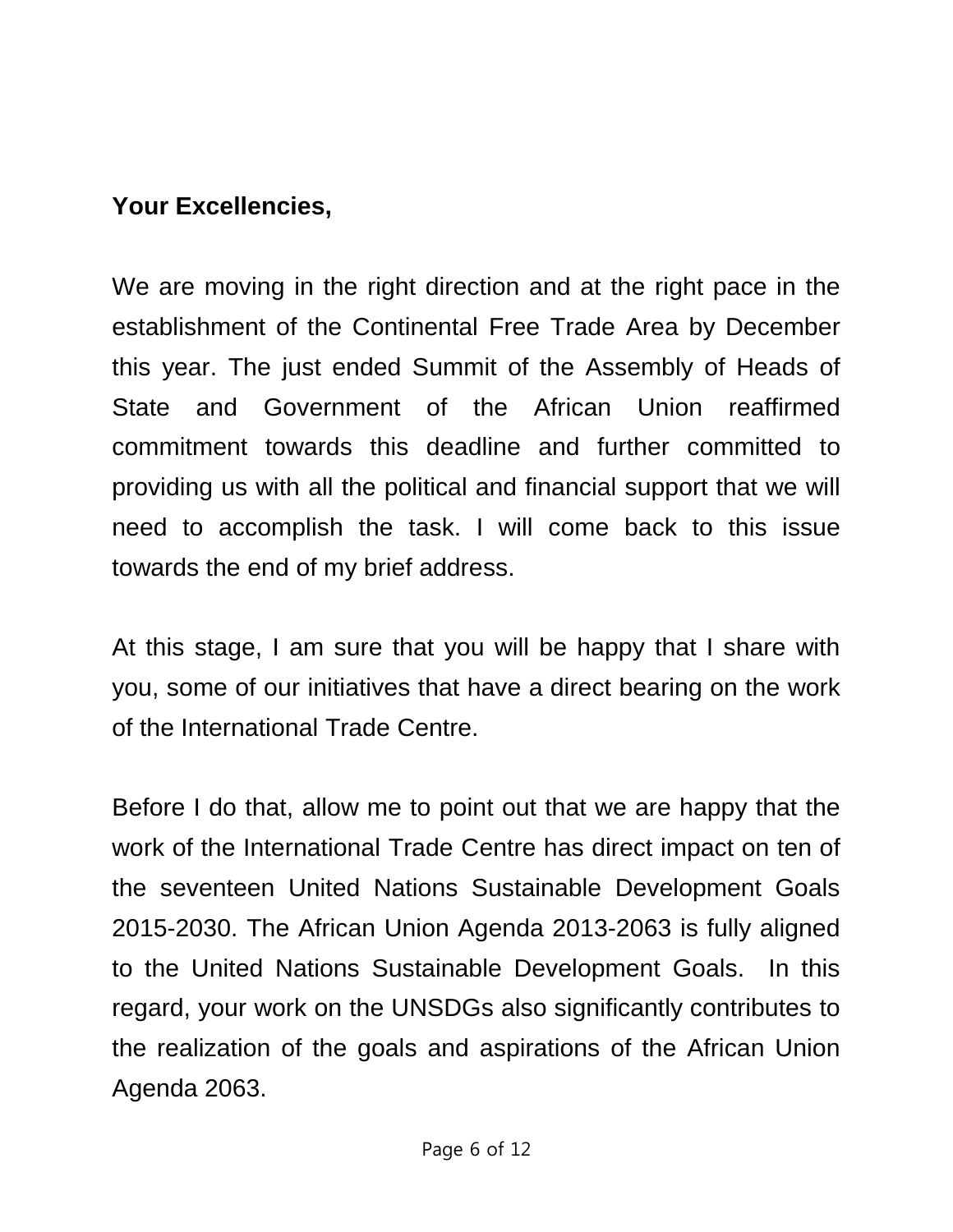African countries through the African Union Agenda 2063 have committed themselves to embark on a journey for the structural transformation of the economies of the continent. The work of the International Trade Centre addresses some issues that are relevant to the the structural transformation of our economies.

I looked through the latest report of the International Trade Centre and I was struck with how relevant some of the activities of the International Trade Centre are to the African Union's trade and industrial development agenda.

Your work and approach to the development of SME export capacity and the potential benefits that the African private sector can benefit from this are of direct relevance to our work.

We are in the process of finalizing the Pan African SME strategy which we shall submit to Ministers this coming October for their consideration, endorsement and recommendation to the January 2018 Assembly of the African Union Heads of State and Government for adoption. I am sure we shall find room for collaboration in this key segment that is vital to boosting intra-African trade and competitiveness once we have an enabling document.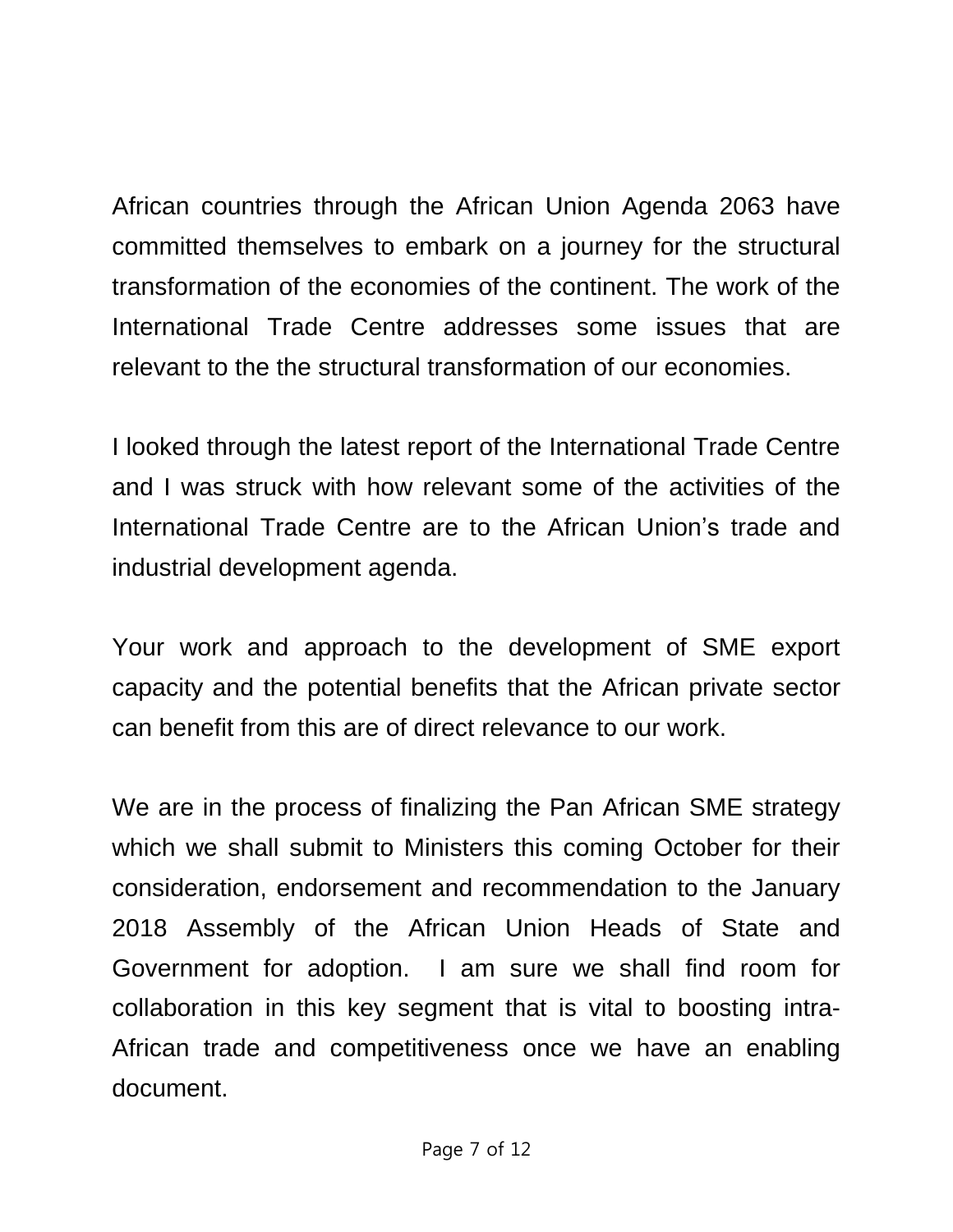The International Trade Centre is also working directly with us at the African Union Commission on two projects which will be of great benefit to us and our member states.

The first one is the establishment of an African Trade Observatory. Building on the strength of the International Trade Centre in the collection, analysis and dissemination of trade data, the African Union Trade Observatory aims to establish a modern platform for the collection, analysis and dissemination of African trade data and feed it into our trade policy processes, thereby improving the quality of decision making by policy advisors and policy makers involved in the development of intra-African trade.

In addition, the International Trade Centre is providing support to us in the establishment of the African Business Council. The African Business Council will be a private sector platform for dialogue with us in policy making at the continental level on issues of interest to the private sector, including the Boosting Intra -African Trade agenda. Through the African Business Council, we aim at mainstreaming the participation of the private sector in the work of the African Union. As we create a large and integrated market through the Continental Free Trade Area, the private sector, from both Africa and outside will be a vital source of ideas on how to create and sustain a progressively conducive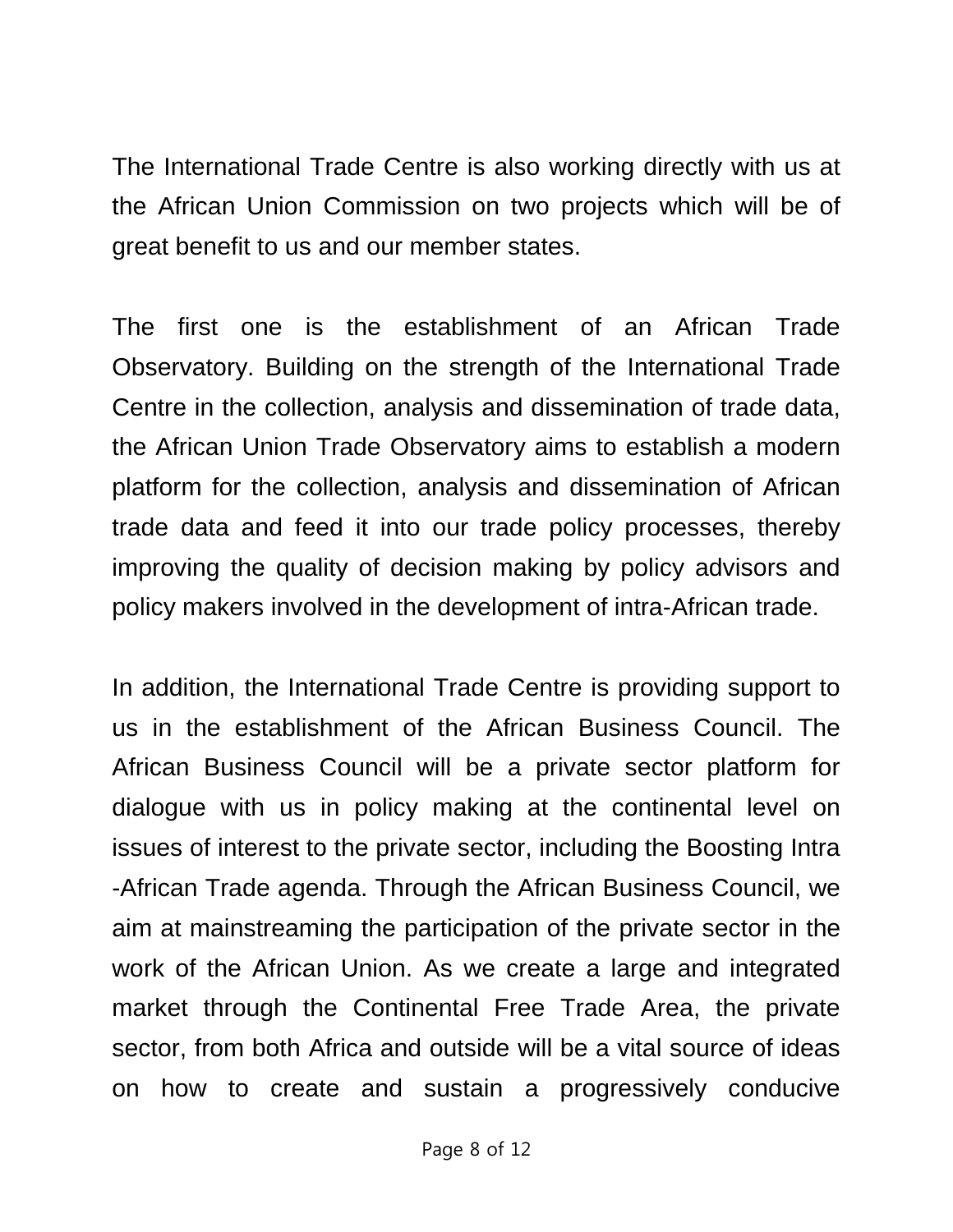environment for business development across the continent. This will, in turn, stimulate investments that will be required to exploit this market space and generate jobs, structural transformation and broad-based prosperity.

## **Your Excellencies,**

Allow me as I conclude to provide a short update on the state of the negotiations on the establishment of the Continental Free Trade Area in Africa.

His Excellency, Mahamadou Issoufou, President of Niger and Champion of the Continental Free Trade Area (CFTA) Process, hosted meetings of the CFTA Negotiating Forum, Senior Trade Officials and African Union Ministers of Trade from 5<sup>th</sup> -16<sup>th</sup> June, 2017 in Niamey, Niger.

The meetings were successful, with important outcomes in a number of key areas.

The African Union Ministers of Trade were able to agree on modalities for the liberalization of intra-African trade in goods and services.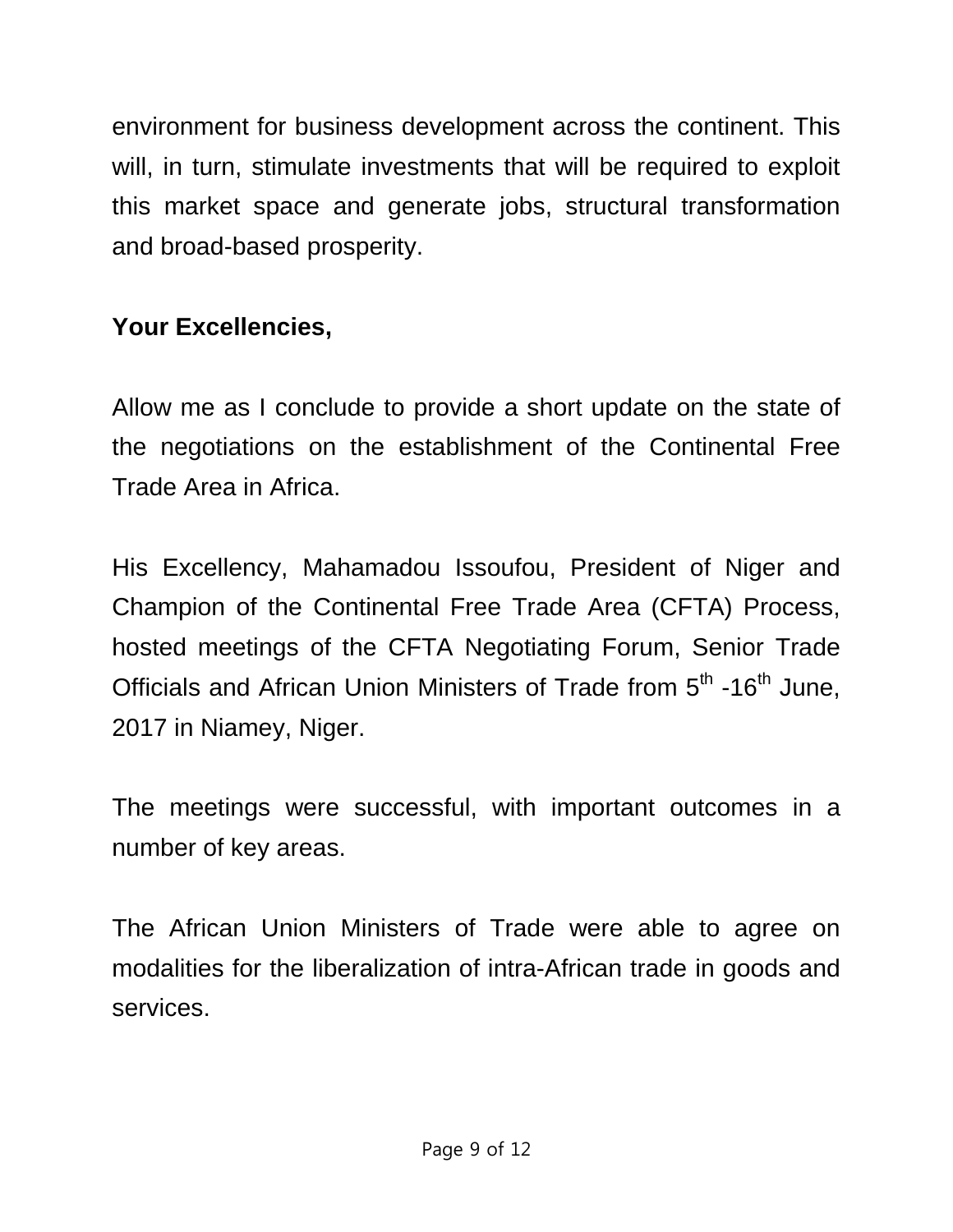The trade in goods modalities will determine the overall ambition as well as the speed with which our countries will eliminate tariffs and other taxes currently applicable to the products which we import from each other.

At the same time, the Trade modalities provide sufficient flexibilities and length of time for member states to adjust and implement the significant commitments they will be undertaking under the CFTA.

In addition, the Ministers were also able to adopt modalities on trade in services liberalization that provide a basis for the liberalization of trade in the services sector among the CFTA member states, as well as a basis for future regulatory cooperation, in line with their agreed commitments.

In addition to this, Ministers also considered and adopted a road map and schedule to enable us conclude the negotiations by December this year, in line with the decision of the Assembly of Heads of State and Government of the African Union. As I stated earlier, the Assembly endorsed this position by reaffirming commitment to conclude negotiations by this December.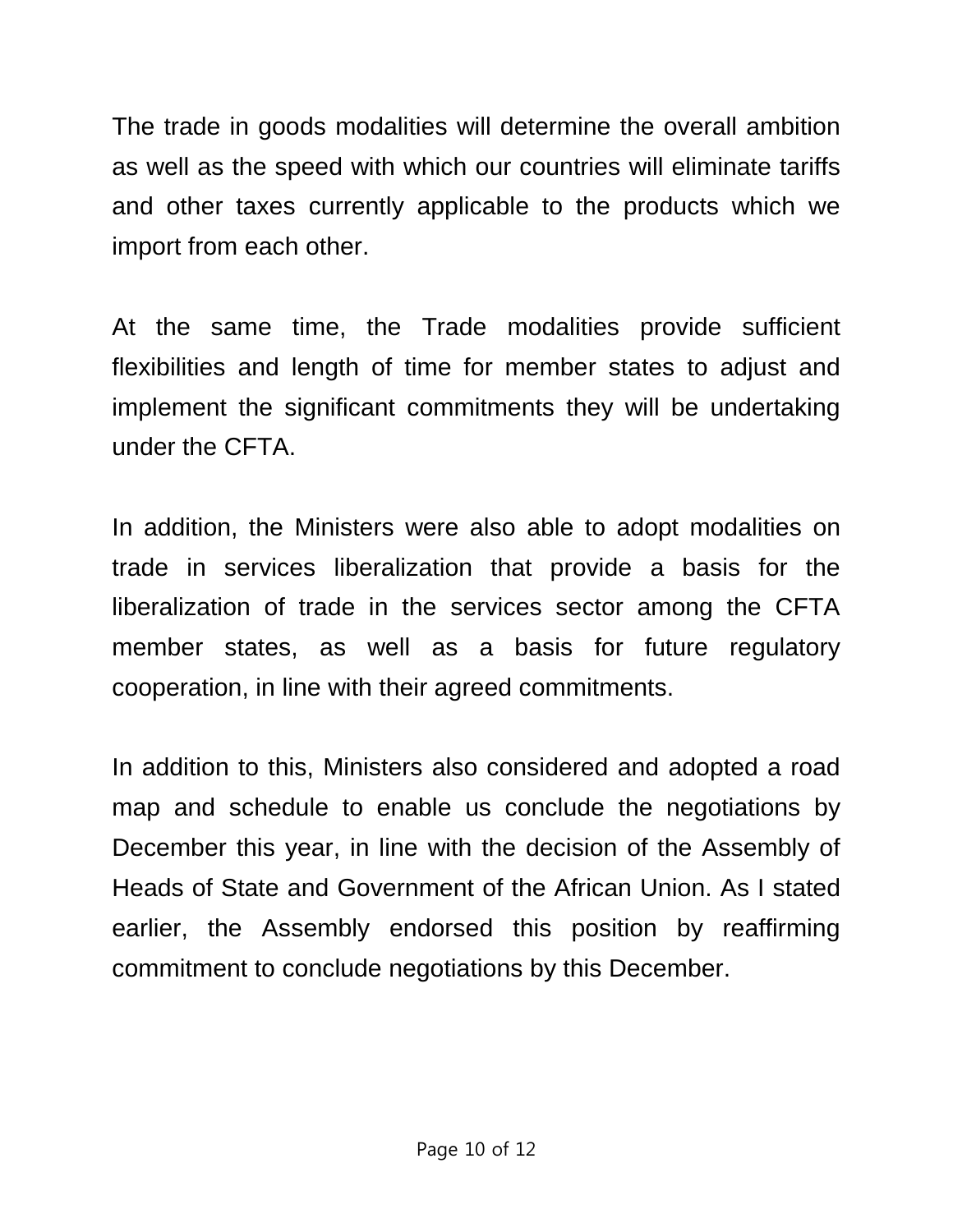May I repeat that so far, the CFTA negotiations are moving in the right direction and at the desired pace. We are confident of establishing a commercially viable CFTA by December this year.

However, more work regarding the CFTA begins immediately after negotiation of the final draft legal text and annexes, signing, ratification and coming into force. Implementation of the agreement will require resoluteness and mutual accommodation among member states and in the process, enable us do what is right for Africa.

Going forward, we will need even greater support of the International Trade Centre and its partners in helping African firms boost intra-African trade as well as penetrate markets in other parts of the world in the framework of the Continental Free Trade Area.

As already outlined, there is a lot of scope for collaboration between Africa and the International Trade Centre on gender equality and women's empowerment, SMEs and the private sector in general. We can build on the ongoing support by targeting at integrating our firms more effectively into global and regional value chains. This will also help to address the Sustainable Development Goal of significantly increasing the